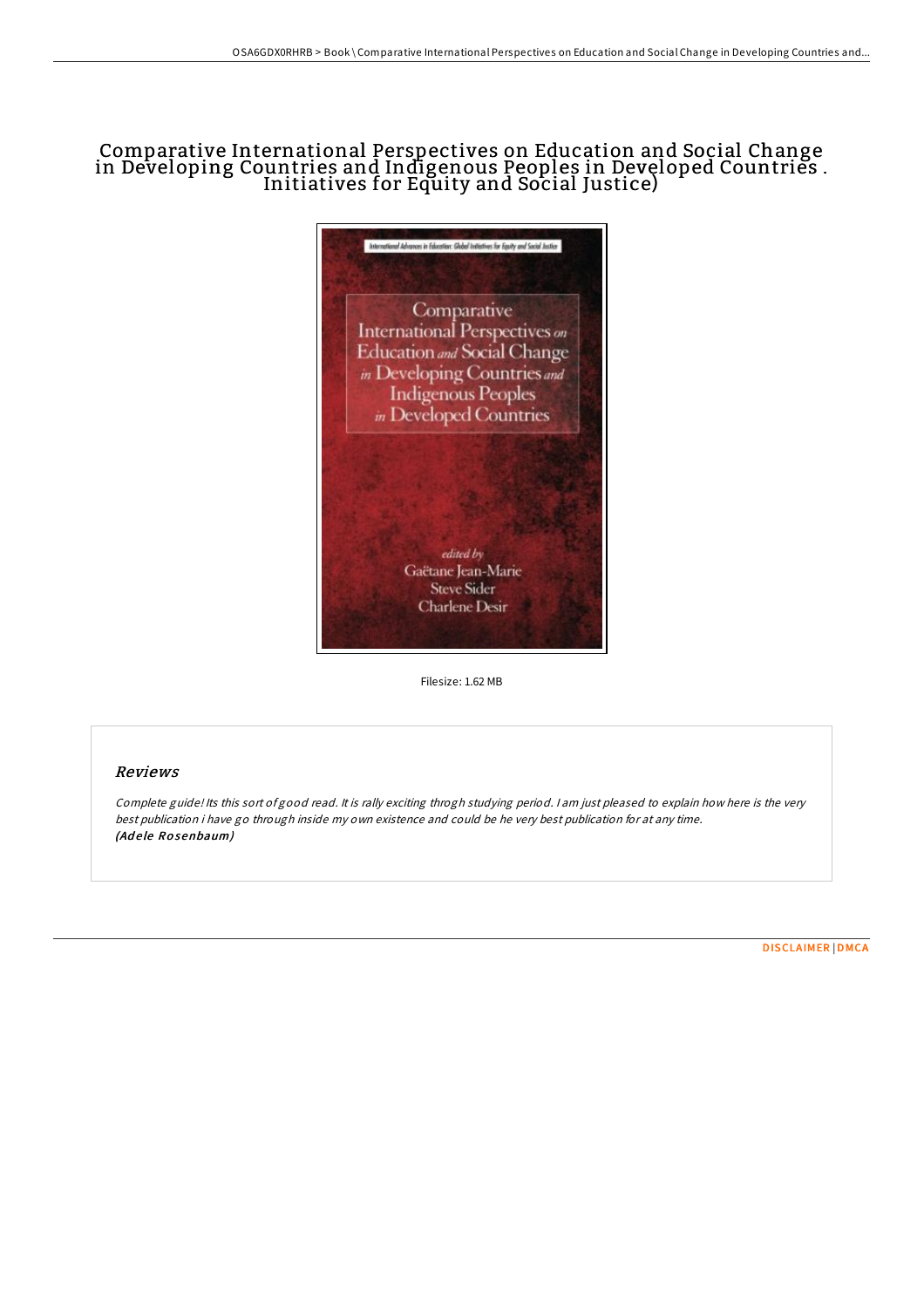### COMPARATIVE INTERNATIONAL PERSPECTIVES ON EDUCATION AND SOCIAL CHANGE IN DEVELOPING COUNTRIES AND INDIGENOUS PEOPLES IN DEVELOPED COUNTRIES . INITIATIVES FOR EQUITY AND SOCIAL JUSTICE)



To save Comparative International Perspectives on Education and Social Change in Developing Countries and Indigenous Peoples in Developed Countries . Initiatives for Equity and Social Justice) eBook, please follow the link listed below and download the document or have accessibility to other information which are in conjuction with COMPARATIVE INTERNATIONAL PERSPECTIVES ON EDUCATION AND SOCIAL CHANGE IN DEVELOPING COUNTRIES AND INDIGENOUS PEOPLES IN DEVELOPED COUNTRIES . INITIATIVES FOR EQUITY AND SOCIAL JUSTICE) book.

Information Age Publishing. Condition: New. Paperback. Worldwide shipping. FREE fast shipping inside USA (express 2-3 day delivery also available). Tracking service included. Ships from United States of America.

 $\blacksquare$ Read Co[mparative](http://almighty24.tech/comparative-international-perspectives-on-educat.html) International Perspectives on Education and Social Change in Developing Countries and Indigenous Peoples in Developed Countries . Initiatives for Equity and Social Justice) Online **Download PDF Co[mparative](http://almighty24.tech/comparative-international-perspectives-on-educat.html) International Perspectives on Education and Social Change in Developing** Countries and Indigenous Peoples in Developed Countries . Initiatives for Equity and Social Justice)